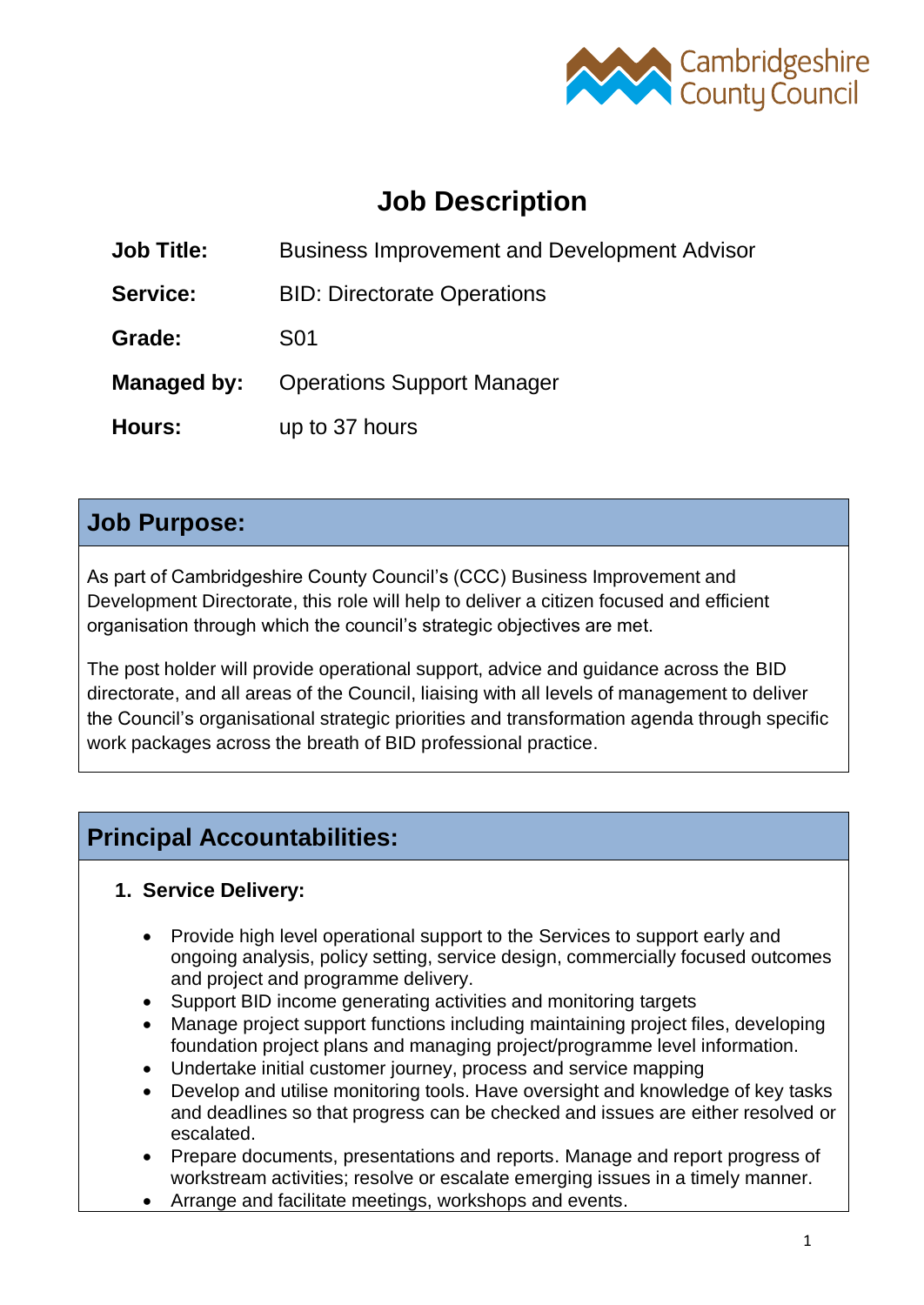#### **2. Data capture and analysis**

- Plan and organise the capture of relevant data and analyse data in order to inform decision making.
- Conduct literature reviews and feasibility studies to understand best practice and support decision-making.

#### **3. Partnership working and stakeholders**

- Engage with key contacts and stakeholders both internally and externally to ensure that activity across the directorate's practice areas is coordinated and to support effective project/scheme implementation and outcomes.
- Prepare documents for service and public consumption and ensure their timely publication by identifying the most appropriate channels, discussing, and gaining approval from governance structures as appropriate

#### **4. Communication**

• Manage communication processes including drafting briefings, blog entries and communication plans for all stakeholders to ensure they are kept up to date with progress

#### **5. Managing resources collaboratively**

- Work with services and managers to implement identified priorities and meet the delivery of agreed outcomes to time, cost and quality. Resolve or escalate emerging issues in a timely manner.
- With an internal directorate focus, support the directorate's resourcing and workflow system and processes through triaging new work, undertaking milestone reviews and maintaining system integrity.

#### **6. Acumen development**

- Support BID upskilling of the organisation through helping to develop acumen development programmes with Learning and Development
- Help create an environment within the team that actively challenges the effectiveness of current systems and processes to ensure optimum use of resources.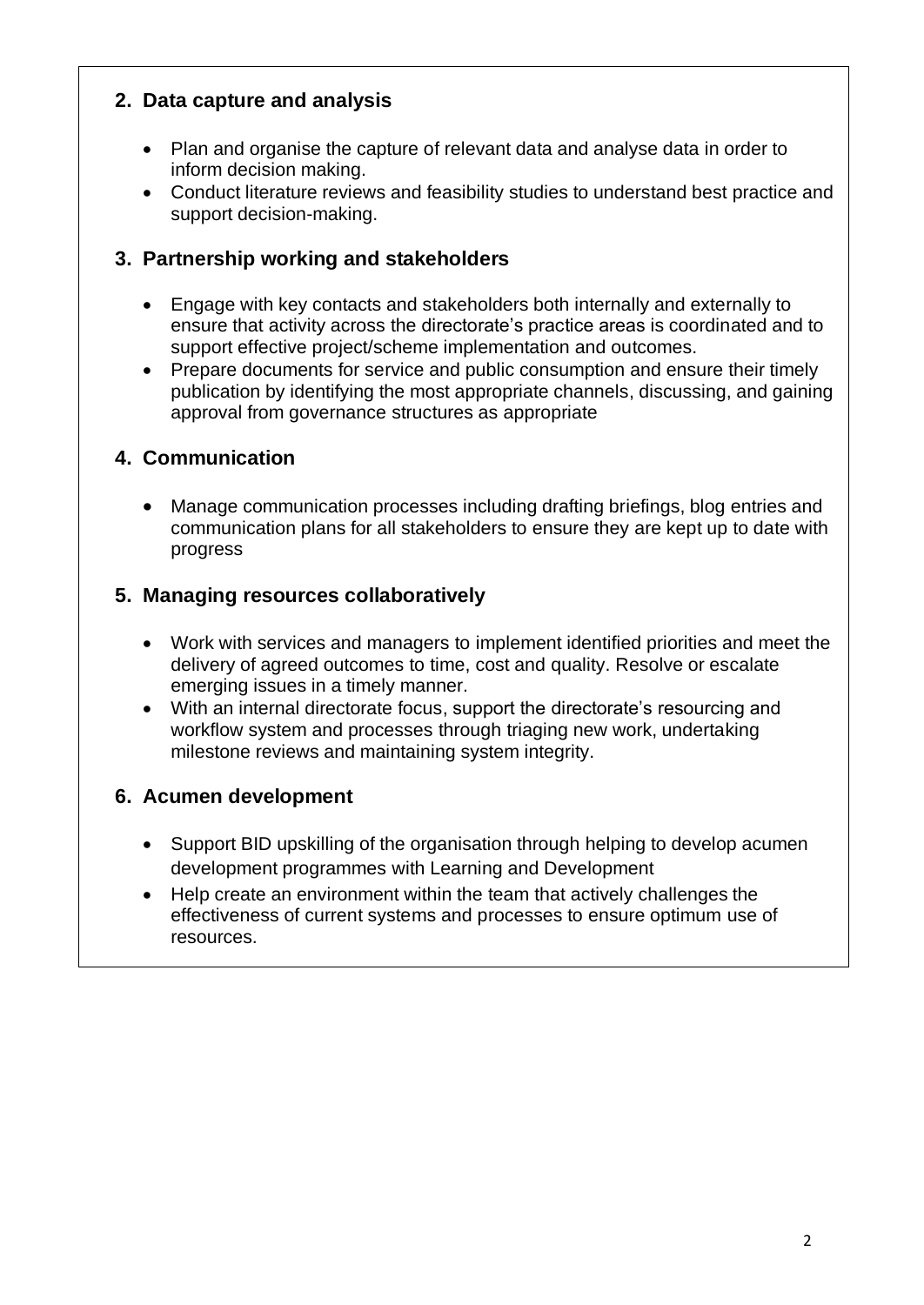| <b>Qualifications and</b><br>experience required       | <b>Subject</b>                                                                                                                                                                                                       |
|--------------------------------------------------------|----------------------------------------------------------------------------------------------------------------------------------------------------------------------------------------------------------------------|
| Relevant degree/level 4<br>qualification or experience | Any relevant subject, i.e. innovation, transformation,<br>programme and project management, business process<br>reengineering, organisational re-design, change<br>management, financial management, systems change. |
|                                                        | Having a multi-disciplinary team with a range of skills and<br>backgrounds is important to us. We encourage candidates<br>with a diverse range of backgrounds and levels of<br>experience to apply.                  |

### **Knowledge, Skills and Competence**

Knowledge of a key corporate advisory and skill based activity – policy/standards design, business support ocess engineering, customer focused delivery

Understanding of project, programme and change management systems and processes

Knowledge and understanding of Local Government

The BID directorate Competencies Framework identifies the range of knowledge and level of competence that the directorate needs collectively to deliver our organisation's objectives.

This framework outlines 8 core competencies, which are grouped into 3 clusters: **Engaging People**, **Delivering Business Impact** and **Personal Credibility.** A further more defined functional competency for Directorate Operations Team is: **Co-ordination of the BID Directorate**. For each competency there is a description of what success might look like in the **BID Advisor Role**.

**These indicators of how we work are not designed to provide every detail of our approach, but to provide a clear and consistent sense of what is expected from individuals in the directorate. While these are qualities we collectively aspire to, we do not expect any one person to be expert in every single one of these competencies. We have reflected this by expressing competence in four levels – Practiced, Competent, Proficient and Expert. For BID Advisers we would aspire to a Practiced level of competence across all with some competencies developing into the Competent level.**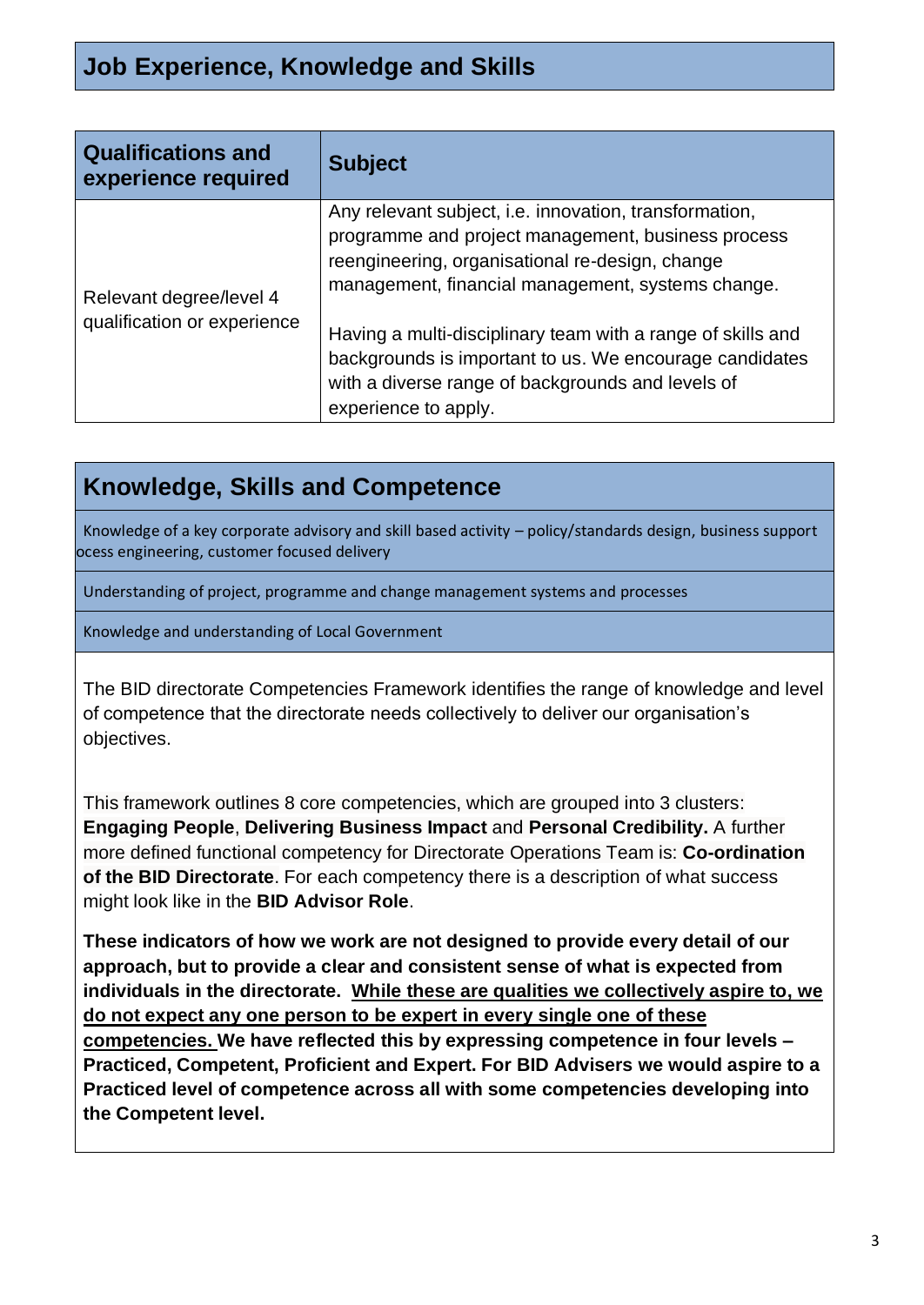| <b>Competence Cluster</b>                                                     | <b>Description</b>                                                                                                                                                                                                                                                                                                                                                                                                                                                                                                                                                                                                                       |
|-------------------------------------------------------------------------------|------------------------------------------------------------------------------------------------------------------------------------------------------------------------------------------------------------------------------------------------------------------------------------------------------------------------------------------------------------------------------------------------------------------------------------------------------------------------------------------------------------------------------------------------------------------------------------------------------------------------------------------|
| <b>Engaging People: Communication</b>                                         | The ability to impart accurate information (that may<br>be spoken and written) in a timely way, being open to<br>and receptive of other peoples' opinions. When<br>appropriate use communication skills to influence<br>views and decision making across the Council and<br>externally                                                                                                                                                                                                                                                                                                                                                   |
| <b>Engaging People: Working in Partnership</b>                                | The commitment to work co-operatively with others<br>across the wider Public Service System and beyond,<br>enhancing opportunities by working in unit as one<br>team and avoiding duplication. Enabling learning and<br>growth so that others may realise their potential and<br>fulfil their purpose in the team.                                                                                                                                                                                                                                                                                                                       |
| <b>Engaging People: Customer focus</b>                                        | Understands the needs and views of our internal and<br>external customers; working together with all<br>Services to actively co-design our future for the<br>communities of Cambridgeshire by building long-term<br>customer relationships, taking a "One Council"<br>approach, increasing awareness of diversity and<br>inclusion and focusing effort on delivering increased<br>customer value.                                                                                                                                                                                                                                        |
| <b>Delivering Business Impact: Performance</b><br>and Delivery                | Delivering BID and organisation wide initiatives with<br>energy and care; effectively managing relevant<br>resources, using evidence-based judgement<br>indecision making/recommendations, achieving<br>results through diversity and inclusion best practices<br>and taking responsibility for quality outcomes to<br>agreed goals.                                                                                                                                                                                                                                                                                                     |
| Delivering Business Impact: Change -<br>Innovation and Continuous Improvement | Seeks out and initiates opportunities to create<br>effective change, improving outcomes across the<br>organisation, through continuous improvement and<br>innovation.                                                                                                                                                                                                                                                                                                                                                                                                                                                                    |
| <b>Delivering Business Impact: Critical</b><br>Thinking                       | The ability to think critically using strong analytical<br>capabilities, bringing original interpretations and<br>ability to use own judgement to evaluate, recommend<br>and influence.                                                                                                                                                                                                                                                                                                                                                                                                                                                  |
| Personal Credibility: Resilience, Initiative<br>and Integrity                 | Demonstrates capability to select an effective,<br>evidenced based approach, make decisions and<br>accomplish a task in challenging circumstances.<br>Engaging in proactive behaviour, seizing<br>opportunities and originating action beyond<br>responding to the obvious needs of a situation or<br>direct requests from others when appropriate.<br>Consistency with what one says, does, values and<br>the expectations of the Team, the Council and the<br>Public Sector. A commitment to openness and ethical<br>values including respecting and understanding<br>others; transparency and honesty in all dealings with<br>people. |
| Personal Credibility: Personal<br>Development                                 | Demonstrates enthusiasm for and commitment to<br>learning, development and growth for self and for the<br>team. Is motivated about personal and team<br>development and about what we can collectively<br>achieve.                                                                                                                                                                                                                                                                                                                                                                                                                       |